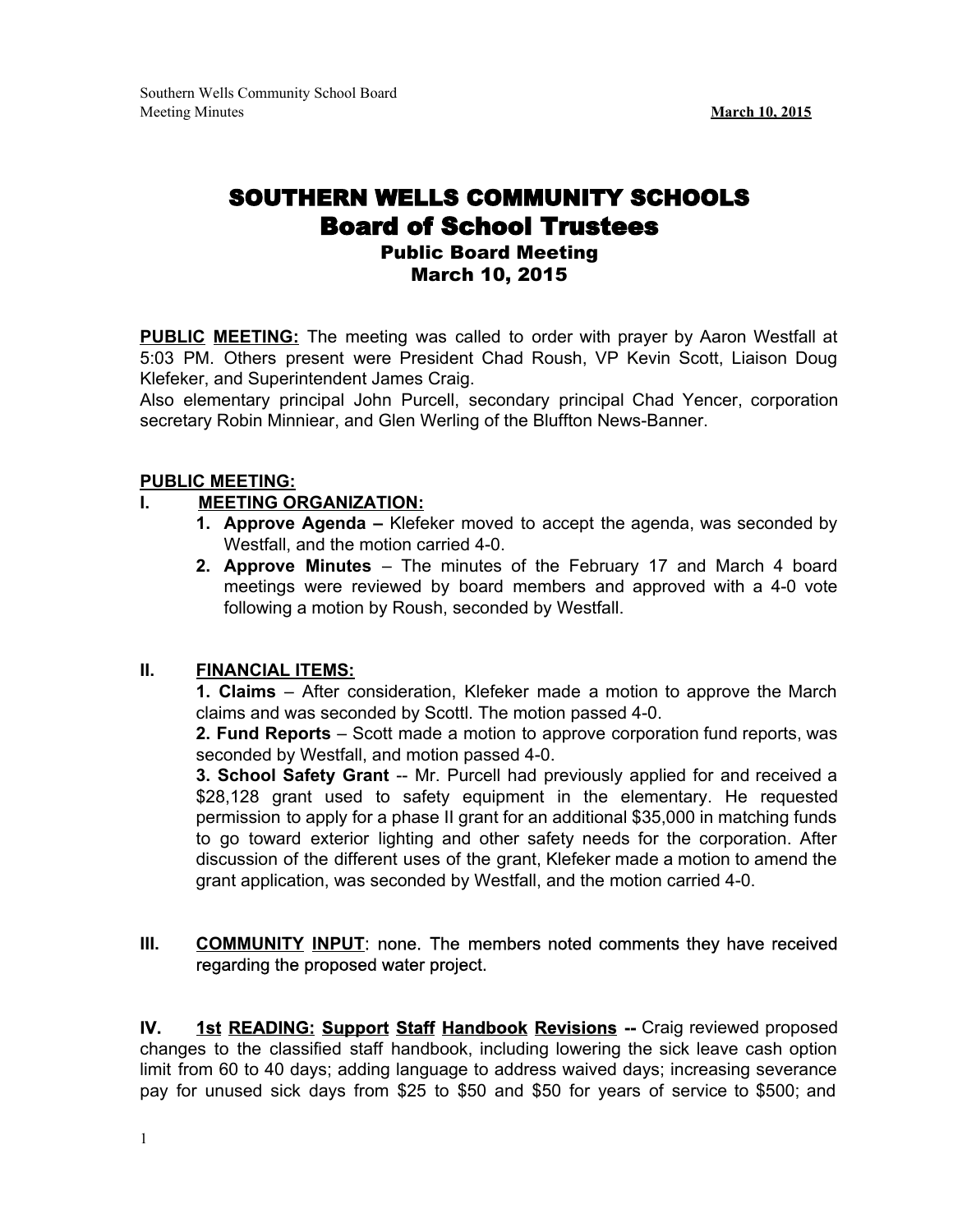increasing corporation annual contribution to the employees' severance account from .005 of the employee's salary to .0075. These were approved on first reading following a motion by Scott, seconded by Klefeker, and a 2-0 vote. Roush and Westfall abstained due to a conflict of interest.

# **V. ACTION ITEMS:**

# **1. Personnel**

- **a. Certified Retirement** -- A letter of retirement was received from 6th grade teacher William W. Cline after 33 years at Southern Wells. Westfall made a motion to accept the retirement, was seconded by Scott and the motion passed 4-0.
- **b. ECA Resignation --** Varsity girls' basketball coach John Fouts submitted his resignation from that position after 17 years. Roush made a motion to accept, was seconded by Klefeker, and the motion passed 4-0.
- **c. Student Teacher Recommendation** -- Purcell recommended the placement of IPFW student Janelle May as a student teacher in 1st grade and special education for 16 weeks during the 15-16 fall semester. Scott made a motion of approval, was seconded by Roush, and the motion passed 4-0.
- **d. Classified Leave Request** A request for unpaid leave was received by bus driver Carrie Ramseyer for March 16-20. Following a motion by Klefeker, seconded by Westfall, the motion passed 4-0.
- **2. Summer Project Recommendations –** Board members approved a large list of summer projects and capital purchases following a motion by Klefeker, seconded by Roush and a 4-0 vote. These included R&C Fencing at baseball outfield and sidelines, football and track for \$27,860; Fuhrman lighting interior and exterior for \$39,821; JR Flooring HS rooms for \$35,196; NEVCO scoreboards in Raiderdome, elementary gym, football play clocks, softball and football for \$37,912; Varsity Graphics for \$12,110; Brooks Construction parking lot repair and striping for \$12,636; Educational Furniture HS lockers, student commons furniture, cafeteria tables, composite chairs, folding chairs and chair dollie for \$86,715; and Felger Hart phase 3 boilers for \$64,115.
- **3. Recommendation for 2015 Commencement Date** Yencer was present to propose graduation and commencement ceremonies for Sunday, May 31 at 3:30 PM, with a baccalaureate at 2:30 PM. In addition, he requested that Senior Awards by held on Wednesday, May 13, beginning at 6:30 PM. Roush made a motion of approval, was seconded by Klefeker, and the motion passed  $4 - 0$ .
- **4. Conference Request –** A conference request was received for Janel Franks to attend a professional development meeting April 2021. Westfall made a motion of approval, was seconded by Scott, and the motion carried 4-0.
- **5. Fundraiser Requests** -- The following fundraising activities received board